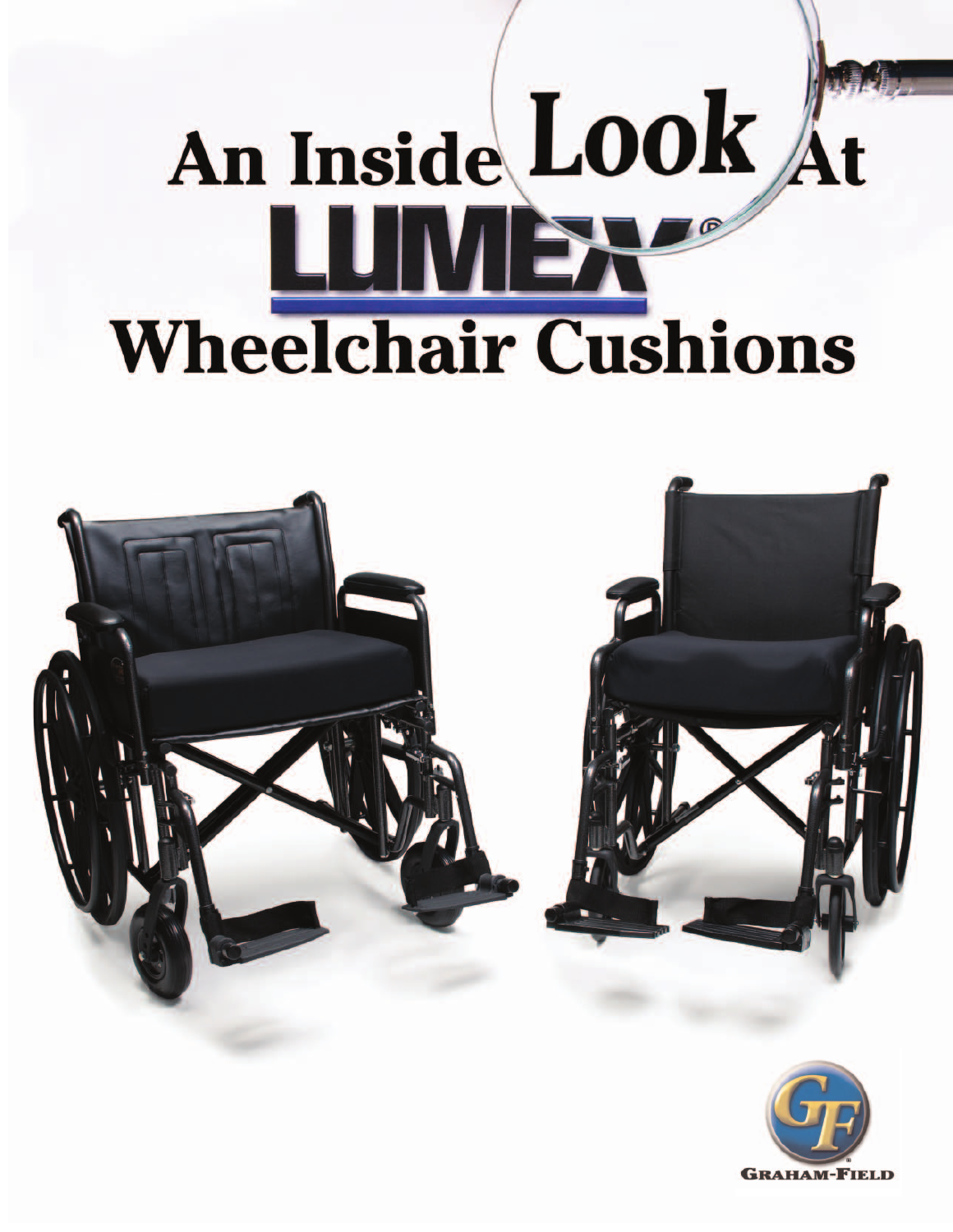

# **Everyday Wheelchair Cushions**

# **HCPCS Code: E2601**

For use with low risk patients

Three layers provide pressure distribution and weight equalization:

- *1. High density foam base*
- *2. Non-aqueous specialized visco-elastic gel core layer reduces tissue interface pressure at critical points* 
	- *Proprietary gel is a flexible solid that will not leak*
	- *Gel is placed at three pressure zones*
- *3. Medium density foam topper*

## Cover features

- Fluid-proof 600 denier cover
- Antimicrobial
- Flame retardant
- Removable and washable

#### 2" Cushion

250 lb maximum weight capacity 18 month limited warranty

#### **E2601**

| 8265166 | 16"x 16"x 2"        |
|---------|---------------------|
| 8265186 | 18"x 16"x 2"        |
| 8265188 | 18"x 18"x 2"        |
| 8265206 | $20''x\,16''x\,2''$ |
| 8265208 | 20"x 18"x 2"        |



# **General Use Cushion**

# **HCPCS Code: E2601/E2602**

For use with low-risk patients

Three layers provide pressure distribution and weight equalization:

#### *1. High density foam base*

- *2. Non-aqueous specialized visco-elastic gel core layer* 
	- *reduces tissue interface pressure at critical points*
- *Proprietary gel is a flexible solid that will not leak*
- *Gel is placed at three pressure zones*

# *3. Convoluted foam toppe*r

#### Cover features

- Fluid-proof stretch top cover, reduces shear/friction
- Antimicrobial
- Flame retardant
- Removable and washable
- Non-skid base

#### 3" Cushion

Strap to secure cushion firmly to the chair 300 lb maximum weight capacity 2-year limited warranty

| E2601   |                         | <b>E2602</b> |                |
|---------|-------------------------|--------------|----------------|
| 8565166 | $16"$ x $16"$ x $3"$    | 8565228      | $22$ "x18"x 3" |
| 8565186 | 18"x 16"x 3"            | 8565248      | 24"x18"x3"     |
| 8565188 | 18"x 18"x 3"            |              |                |
| 8565206 | $20''$ x $16''$ x $3''$ |              |                |
| 8565208 | 20''x 18''x 3''         |              |                |

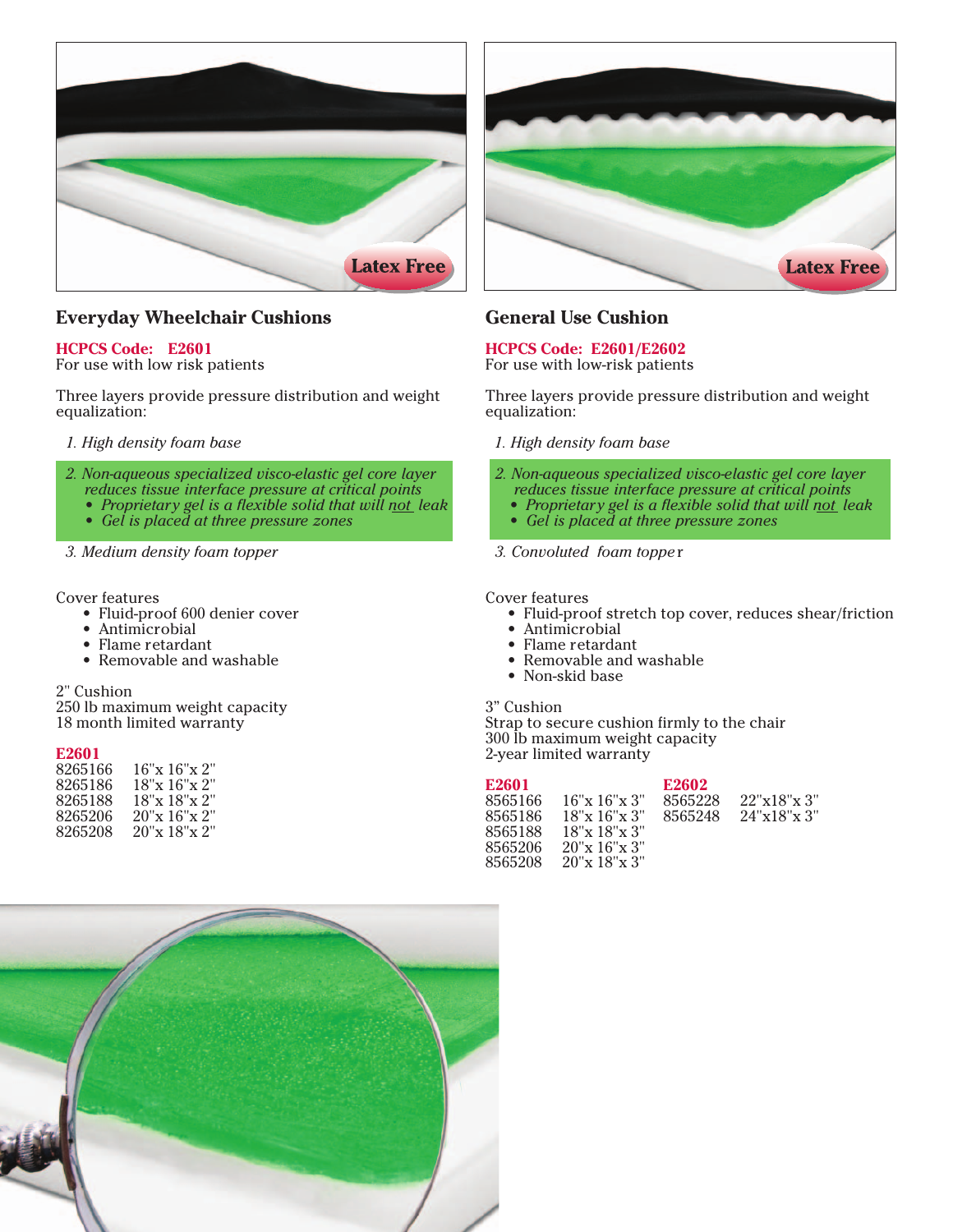

# **Basic Wedge Cushion**

# **HCPCS Code: E2601/E2602**

Three layers provide pressure distribution and weight equalization:

- *1. High density foam base*
- *2. Non-aqueous specialized visco-elastic gel core layer reduces tissue interface pressure at critical points* 
	- *Proprietary gel is a flexible solid that will not leak*
	- *Gel is placed at three pressure zones*

*3. Convoluted foam toppe*r

Cover features

- Fluid-proof stretch top cover, reduces shear/friction
- Antimicrobial
- Flame retardant
- Removable and washable
- Non-skid base

4" in front tapers to 31/4" in rear Strap to secure cushion firmly to the chair 350 lb maximum weight capacity 2-year limited warranty

| E2601<br>8220166<br>8220186<br>8220188<br>8220206 | $16''$ x $16''$ x $31/4 - 4''$<br>$18"$ x $16"$ x $31/4 - 4"$<br>$18"x 18"x 31/4 - 4"$<br>$20''$ x $16''$ x $31/4 - 4''$ | E2602<br>8220228<br>8220248 | $22''$ x $18''$ x $3^{1/4}$ - 4"<br>$24''$ x $18''$ x $31/4 - 4''$ |
|---------------------------------------------------|--------------------------------------------------------------------------------------------------------------------------|-----------------------------|--------------------------------------------------------------------|
| 8220208                                           | $20''$ x $18''$ x $31/4 - 4''$                                                                                           |                             |                                                                    |

# **Skin Protection and Positioning Cushion**

# **HCPCS Code: E2607/E2608**

For Pressure Reduction and Positioning For use with moderate to high-risk patients

Three layers provide pressure distribution and weight equalization:

- *1. Medium density foam base*
- *2. Non-aqueous specialized visco-elastic gel core layer*
- *reduces tissue interface pressure at critical points • Proprietary gel is a flexible solid that will not leak*
- *Gel is placed at three pressure zones*
- *3. Visco-elastic memory foam topper for superior comfort and pressure relief*

Three positioning features:

- 1. Side wedges provide lateral stability for proper pelvic support
- 2. Center pommel provides medial and lateral thigh positioning and prevents hip rotation and abrasion
- 3. Moderate slope from front to back so user does not fall forward

Cover features

- Fluid-proof stretch top cover, reduces shear/friction
- Antimicrobial
- Flame retardant
- Removable and washable
- Non-skid base

4 1/2" Cushion

Strap to secure cushion firmly to the chair 350 lb maximum weight capacity 2-year limited warranty

| E2607   |                                  | E2608   |                               |
|---------|----------------------------------|---------|-------------------------------|
| 8920166 | $16''$ x $16''$ x $4\frac{1}{2}$ | 8920228 | 22''x 18''x 41/2''            |
| 8920186 | 18"x 16"x 41/2"                  | 8920248 | $24''$ x $18''$ x $4^{1/2''}$ |
| 8920188 | 18"x 18"x 41/2"                  |         |                               |
| 8920206 | 20''x 16''x 41/2''               |         |                               |
| 8920208 | $20''$ x $18''$ x $4^{1/2''}$    |         |                               |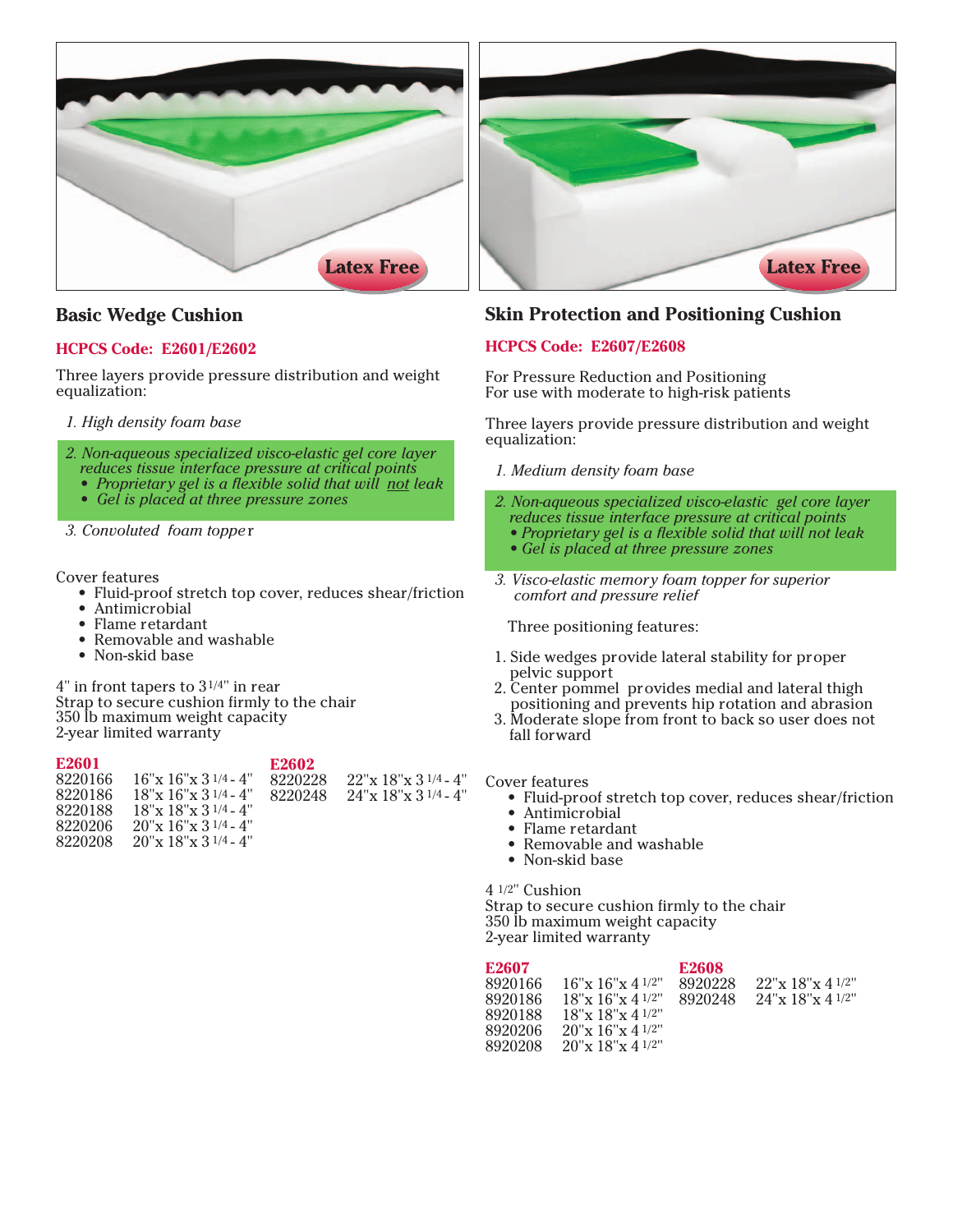



# **Skin Protection Cushion**

# **HCPCS Code: E2603/E2604**

For Pressure Reduction Designed for moderate risk users

Three layers provide pressure distribution and weight equalization:

- *1. Medium density foam base*
- *2. Non-aqueous specialized visco-elastic gel core layer reduces tissue interface pressure at critical points* 
	- *Proprietary gel is a flexible solid that will not leak*
	- *Gel is placed at three pressure zones*

*3. Visco elastic memor y foam topper for superior comfort and pressure relief Positions the user with a moderate slope from front to back*

Cover features

- Fluid-proof stretch top cover, reduces shear/friction
- Antimicrobial
- Flame retardant
- Removable and washable
- Non-skid base

3" Cushion

Strap to secure cushion firmly to the chair 300 lb maximum weight capacity 18-month limited warranty

# E<sub>2603</sub><br>8930166

### $16"$ x  $16"$ x 3

| 8930228<br>$22$ "x $18$ "x 3"<br>8930220<br>22''x 20''x 3''<br>8930248<br>$24$ "x $18$ "x $3$ " |
|-------------------------------------------------------------------------------------------------|
|                                                                                                 |

**E2604**

# **Bariatric Skin Protection**

# **HCPCS Code: E2604**

For Pressure Reduction

Three layers provide pressure distribution and weight equalization to meet the unique demands of the bariatric patient:

*1. Medium density foam base*

- *2. Non-aqueous specialized visco-elastic gel core layer* 
	- *reduces tissue interface pressure at critical points*
- *Proprietary gel is a flexible solid that will not leak*
- *Gel is placed at three pressure zones*

*3. Visco elastic memor y foam topper for superior comfort and pressure relief Positions the user with a moderate slope from front to back*

#### Cover features

- Fluid-proof stretch top cover, reduces shear/friction
- Antimicrobial
- Flame retardant
- Removable and washable
- Non-skid base

# 4" Cushion

Strap to secure cushion firmly to the chair 650 lb maximum weight capacity 18-month limited warranty

### **E2604**

| 20252218B | $22$ "x 18"x 4" |
|-----------|-----------------|
| 20252418B | 24''x 18''x 4'' |
| 20252619B | 26''x 19''x 4'' |
| 20253019B | 30''x 19''x 4'' |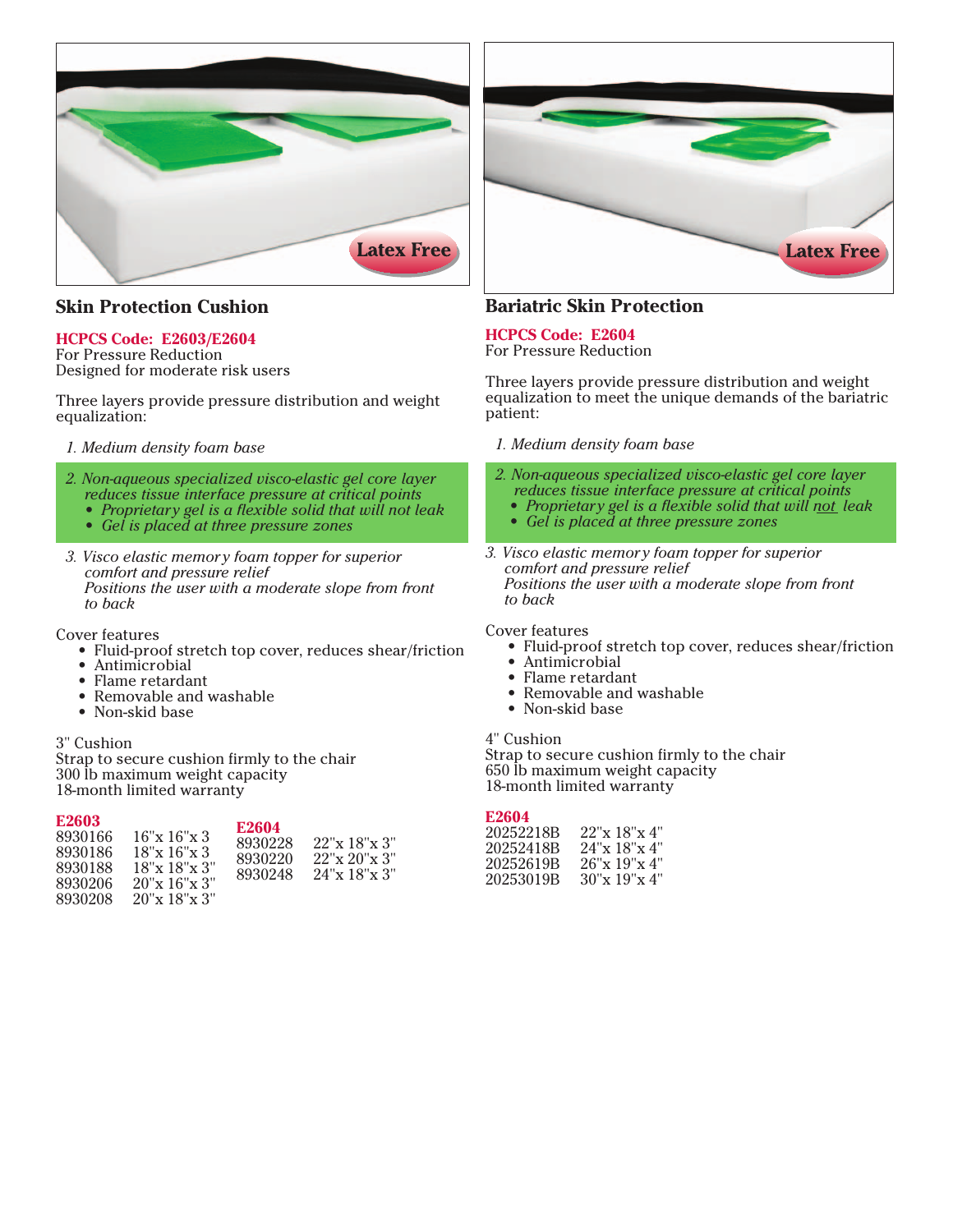

# **Lumbar Cushions**

# **HCPCS Code: E2611-/2612**

- Contoured lumbar support provides back support and comfort
- Improves seating posture
- High density foam

Cover features

- Fluid-proof stretch top cover, reduces shear/friction
- Antimicrobial
- Flame retardant
- Removable and washable
- Back strap secures in place
- Warranty 18 months

Designed to meet the requirements of HCPCS Code:

| E2611  |                      |
|--------|----------------------|
| 821617 | $16''W \times 17''H$ |
| 821817 | $18"W \times 17"H$   |
| 822019 | $20''W \times 19''H$ |

Designed to meet the requirements of HCPCS Code: **E2612**

822219 22"W x 19"H



# **Lumbar Support/Neck Roll**

Three layers provides support and comfort to neck or lumbar area

Jelly roll design:

- *1. Inner high density foam cylinder core*
- *2. Non-aqueous specialized visco-elastic gel layer surrounding core, reduces tissue interface pressure at critical points* 
	- *Proprietary gel is a flexible solid that will not leak*
- *3. Surrounded by 1.5" of visco-elastic memor y foam*

Cover features

- Fluid-proof stretch top cover, reduces shear/friction
- Antimicrobial
- Flame retardant
- Removable and washable
- End handle and convenient strap pr ovide easy handling and positioning
- Warranty 18 months

8200 16"L x 6"D cylinder